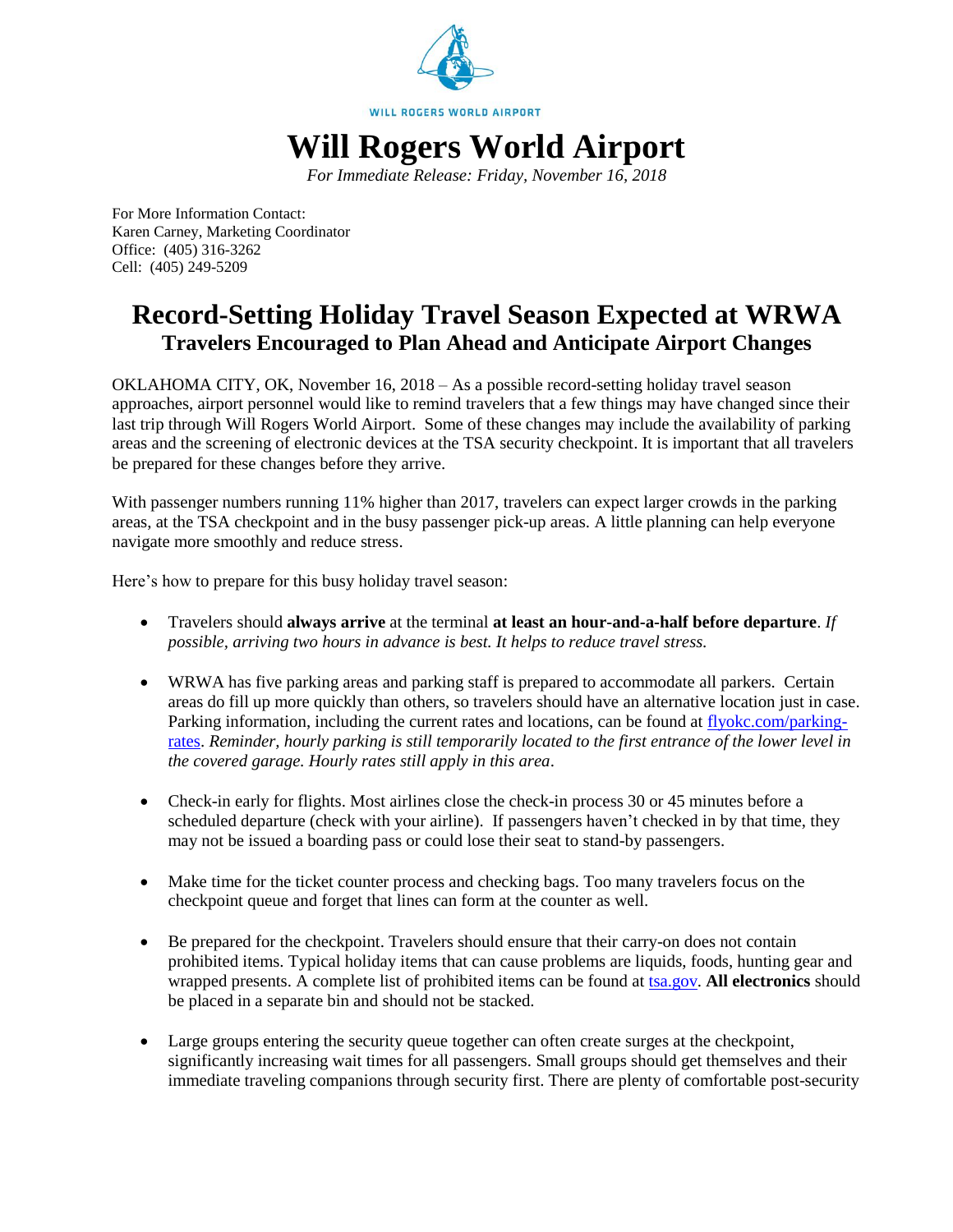

locations to wait for the full party to assemble.

- The TSA west security checkpoint, next to the American Airlines ticket counter, has been expanded to include an annex. This means that **all travelers** will enter the security checkpoint on the west end. The dedicated PreCheck lane is still available at this location.
- For those who are picking up travelers, there is absolutely no parking or waiting at the terminal curbside on the upper and lower levels. Only active loading is allowed. Drivers who park or wait will be subject to ticketing.
- Visitors should use hourly parking or the cell phone lot to wait for their traveler. If using the cell phone lot, drivers should not drive up to the terminal until the person being picked up is on the curbside. A map showing the location of the cell phone lot can be found at [flyokc.com.](https://flyokc.com/parking-rates)
- Weather can be unpredictable, including the weather at a traveler's destination or connecting airport. To avoid surprises, it is always a good idea to track weather and flights.

Additional travel tips can be found below or at [flyokc.com.](https://flyokc.com/travel-tips)

# # # #

## **WILL ROGERS WORLD AIRPORT HOLIDAY TRAVEL TIPS**

#### **Before Coming to the Airport:**

- **Perform your own baggage screening***.* Packing or carrying prohibited items will certainly hold you (and everyone behind you) up. Once you complete packing at home, take time to look at the contents of *all* your bags. Know what you can check and what you can carry on. Make sure the liquids and gels in your carry-on comply with TSA's 3-1-1 rule (liquids and gels must be three ounces or less, all contained in one, clear Ziploc bag, and one bag per traveler.) Firearms are not allowed through the checkpoint. They can be checked per airline procedures. Visit TSA's website [tsa.gov](http://tsa.gov/) or download the *My TSA* app for a comprehensive list of prohibited items along with other great tips.
- **Keep your carry-on bag light.** To avoid checked baggage fees, some flyers try to pack everything in their carry-on bag. Unless you are well practiced in packing efficiently (think: flight attendant, road warrior) it might save headaches to go ahead and check a bag. Over-packed bags can cause delays at the checkpoint. Plus, you will need to lift that bag into the overhead bin and haul it with you at your connecting airports. This can become tiresome if your flight is delayed or you have gate changes. Use your carry-on for what it was intended: essential and immediate-need items. Remember, you are only allowed one carry-on and one personal item when you board the aircraft.
- **Carry-On Essentials.** Items such as medications, important documents, and valuables should *always* be carried with you. Checked luggage is handled by many people in many different airports. If you have valuables larger than what you can carry on, you may want to consider shipping them in advance through the USPS or a package delivery company. That will give you the option to insure the items and to track them. It is also a good idea to carry a few toiletries (the 3-1-1 rule applies) just in case your flight is delayed.
- **Check dimensions for carry-on bags.** Overhead bin space will be tight so make sure that your bag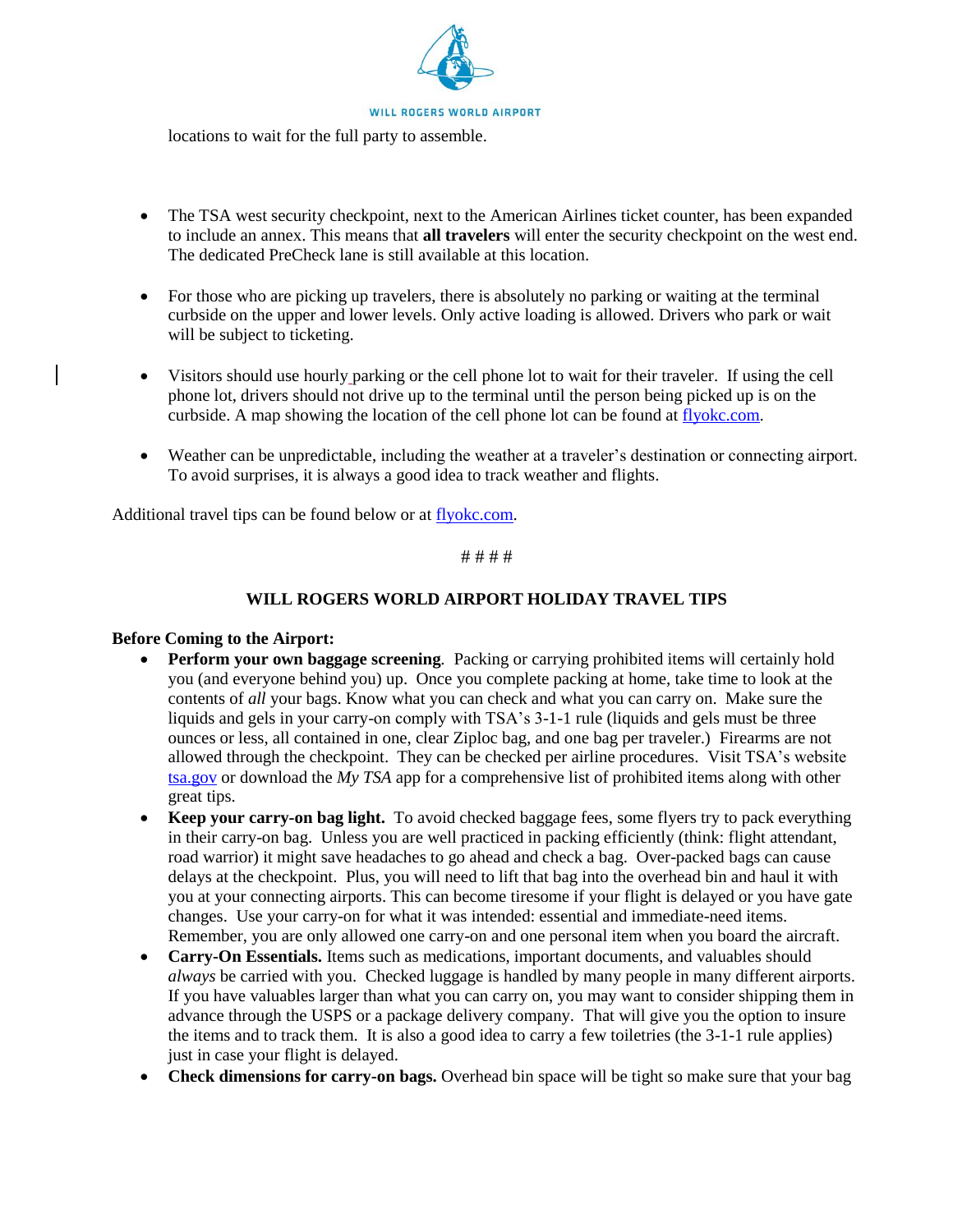

will fit.

- **Make sure you have proper identification.** Check to make sure you have your driver's license or other government-issued photo ID is in the wallet or purse you are taking to the airport. Next, make sure it is not expired. If you are traveling out of the country you will need a passport; this includes Canada and Mexico. Children under 18 do not require identification unless traveling internationally.
- **Firearms.** You CANNOT carry a firearm through the checkpoint. Passengers should remove firearms from their carry-on, purse, briefcase, etc. You can check a firearm as long as you follow the proper procedures. Those can be found on the websites of the airline on which you are flying.
- **Do not wrap gifts.** If the contents look suspicious or cannot be seen, TSA officers will have to unwrap them. Consider shipping ahead.
- **Take advantage of Apps.** There are some great Apps that will help you during your travels. The My TSA App will help you with determining what items you can carry on, check or not take at all. Airline Apps allow you to check in and give you an electronic boarding pass. Flightview will help you track flights.
- **Use Ask TSA.** For those travelers who are social media savvy the TSA has opened a direct line of communication where you can get your questions answered. Staff at @AskTSA on Facebook and Twitter is available 7 days a week to handle your "What Ifs". Contacting them is quick, easy and could help you to get those lesser-known checkpoint questions answered.

### **At the Airport:**

- **Arrive at the airport at least an hour-and-a-half before your flight departs.** The airlines say that people miss flights because they do not allow enough time, particularly for the early morning departures. If you miss your flight, getting rebooked could be difficult.
- **Know where to Park.** There are several parking options at WRWA. Save time and avoid stress by knowing where you are going to park in advance and what your alternative location will be if a lot is full. A map and pricing schedule is available at [flyokc.com.](https://flyokc.com/parking-rates)
- **Be ready for the checkpoint.** Since you already checked your bag at home for prohibited items and your liquids and gels comply with the 3-1-1 rule, you should be able to pass through the checkpoint with relative ease. Just make sure to remove electronic devices larger than a cell phone (laptops, tablets, e-readers and handheld game consoles) and place in a bin, then place your Ziploc bag, shoes, jackets and sweaters in separate bin.
- **Don't joke about security or make threats.**
- **Taking a pet through the checkpoint**. Remove pets from any carry-on, keep them on a leash at all times (this means anywhere in the airport), use the pet relief area across from Cross Grain Brewhouse and contact airline for rules on traveling with pets.

#### **On the Plane:**

- **BYOB – Bring Your Own Blanket.** Many airlines do not provide blankets anymore, and if they do, they may have been used by others that day. Travel blankets are inexpensive and compact and most discount stores carry them.
- **BYOE – Bring Your Own Entertainment.** Books, games, tablets, all things that will keep you and your kids entertained during the flight. Don't forget the earbuds. Your seatmates will be appreciative.
- **Stay hydrated.** The cabin of the plane is not humidified, so to prevent that parched, dry feeling, drink plenty of water.
- **Follow the flight attendant's instructions.** The plane is not going to depart until you turn off your